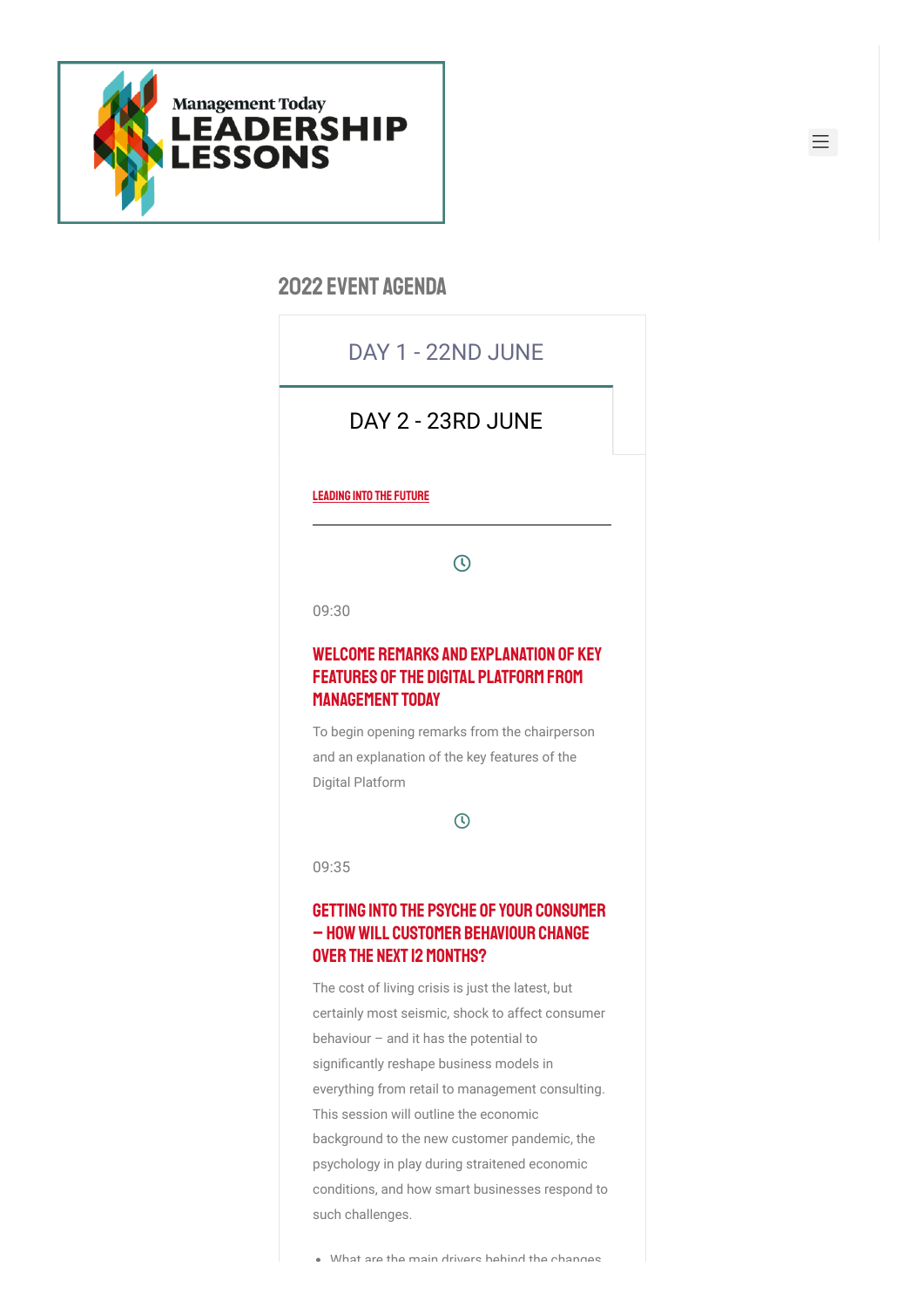- What are the main drivers behind the changes in consumer behaviour?
- How will that manifest itself in different markets and price points?
- What does this mean for UK business leaders?
- How should businesses respond to these changes?

#### **Vanessa Jacobs,** CEO, **The Restory**

### $\odot$

10:05

### The metaverse – should businesses be JUMPING IN?

This panel session will discuss the continuing prominent topic of the metaverse, discussing whether this should be the next step businesses need to take to drive their growth and sustain their profit for the future. With a special look at how Management Today have taken their own step into the world of the metaverse with their very own publication, with a demonstration and discussion around what this has shown them.

- Why should business leaders be interested in the metaverse?
- Is this a way businesses can reach new markets and new areas of potential growth in markets which are crowded and often competitive?
- How can the metaverse be used in your business?
- What are the advantages and disadvantages of using the metaverse in your business strategy? Are there any hidden dangers?

**Kate Magee,** Editor, **Management Today Malini T A,** Senior Director, **Virtusa**

### **Moderator:**

**Robert Jeffery,** Editor in Chief, **Management Today**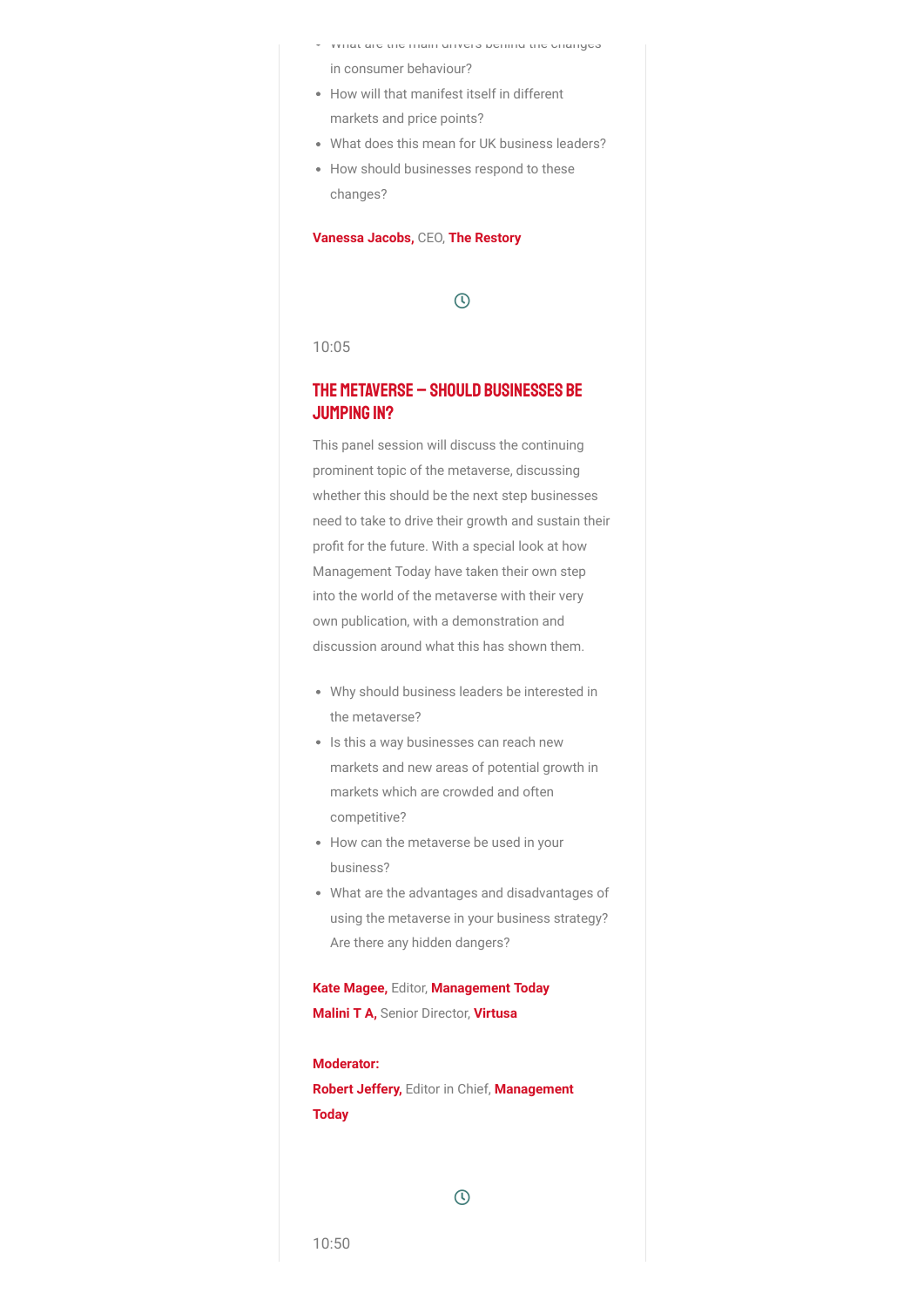#### Howto leadwhen everything is public

With the power of social media, everyone is a reporter – which presents a new dimension for leaders today and for the future as their words

and business decisions no longer belong only to them. This session will explore, through a number of case studies, why it's imperative for leaders to be even more self-aware when it comes to their shareholder and stakeholder engagement, and what can happen when this communication goes wrong.

- What can you do as a leader to build your diplomacy skills? What can this do for your business?
- What happens when you get this communication and messaging wrong?
- Do leaders of the future have a greater responsibility around this given the power of social media?
- Do leaders need to be more proactive and transparent in their communications with stakeholders?
- Why is self-awareness as a leader so important?

**Allyson Stewart-Allen,** Author, Advisor, Educator, Broadcaster, Speaker, Judge, Non-Executive Director, **International Marketing Partners CEO**

### $\odot$

11:30

### SHOULD BUSINESSES HAVE A POLITICAL viewpoint?

The invasion of Ukraine led to both concerted pressure and, in many cases, regulatory measures to force businesses to cease trading in Russia. This may have met with broad acceptance, but it also gives businesses a clear political dimension on a scale never seen before, and prompts the question: can and should business remain above politics?

What were the moral and practical implications of the moratorium on business with Russia,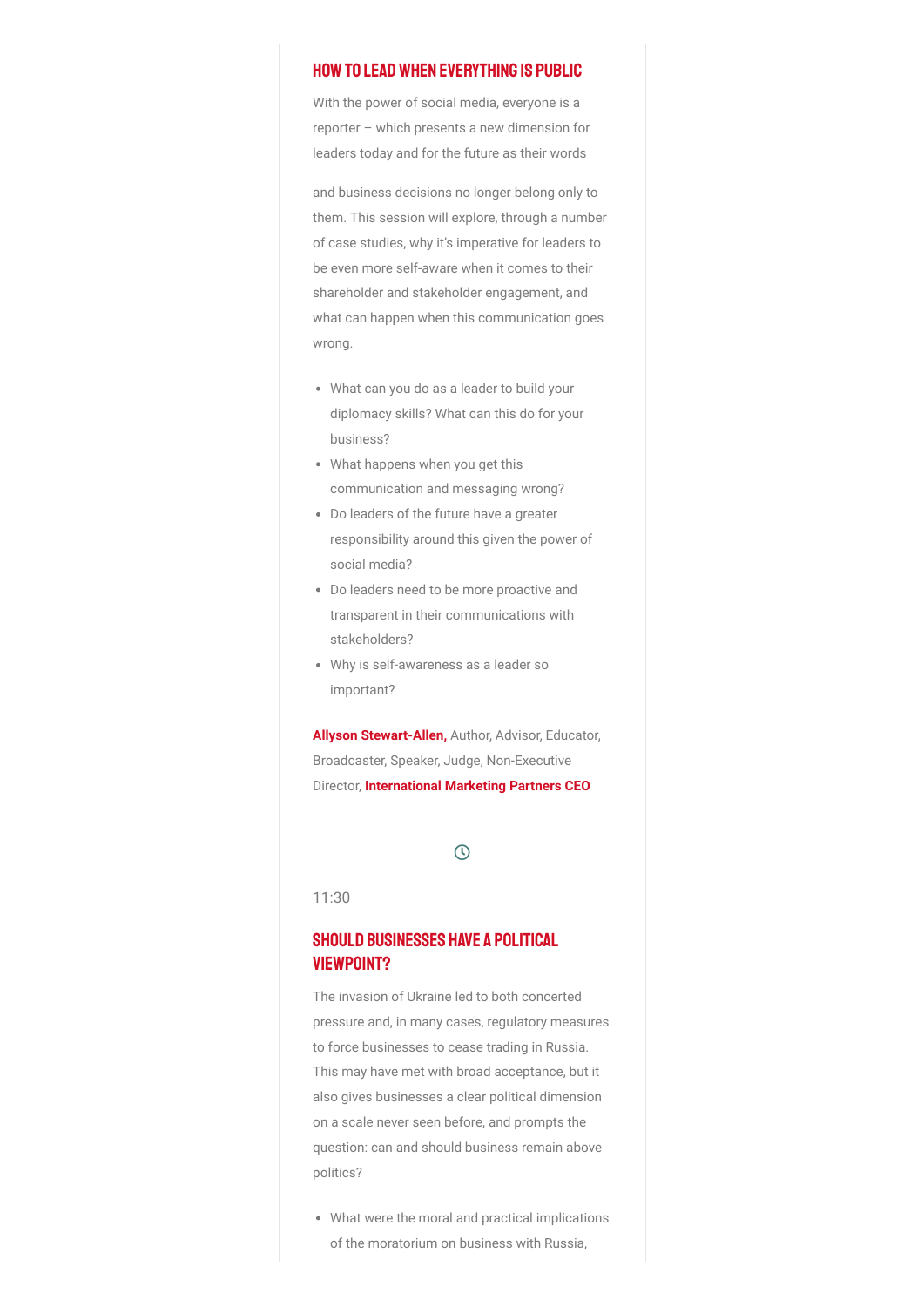and in retrospect were the right calls made?

- Does acting at the behest of a state in effect make businesses political, and if so is this a desirable position?
- How should businesses factor future major political events into their forward planning?
- Do we have to give up on the idea that businesses can exist above the political fray?

**Alison Goldsworthy,** President & Co-Author of Poles Apart, **Accord Roger Steare,** The Corporate Philosopher, Author & Speaker, **Roger Steare Consulting Limited Julian Baggini,** Academic Director, Writer & Speaker, **Royal Institute of Philosophy**

#### **Moderated by:**

**Kate Magee,** Editor, **Management Today**

#### 12:15-12:45 NETWORKING BREAK

PANDEMIC PROOF LEADERSHIP

#### Respondingwith Pace and Purpose

- How can a sense of purpose aid clarity of thought and drive through business growth?
- Why speed is of the essence and how projects can be completed despite obstacles and everchanging rules?
- How to embed a sense of purpose throughout your team?
- Why climate change remains a top priority

### **Lindsay McQuade,** CEO, **Scottish Power Renewables**

RESILIENCE

#### AMBITIOUS LEADERSHIP: HOW TO GROW A SUCCESSFUL BUSINESS and Stay Resilient

This panel discussion will speak to three successful business leaders who have each grown multiple businesses from mid-sized firms to multinational entities. This session will explore their secrets to success the key ingredients to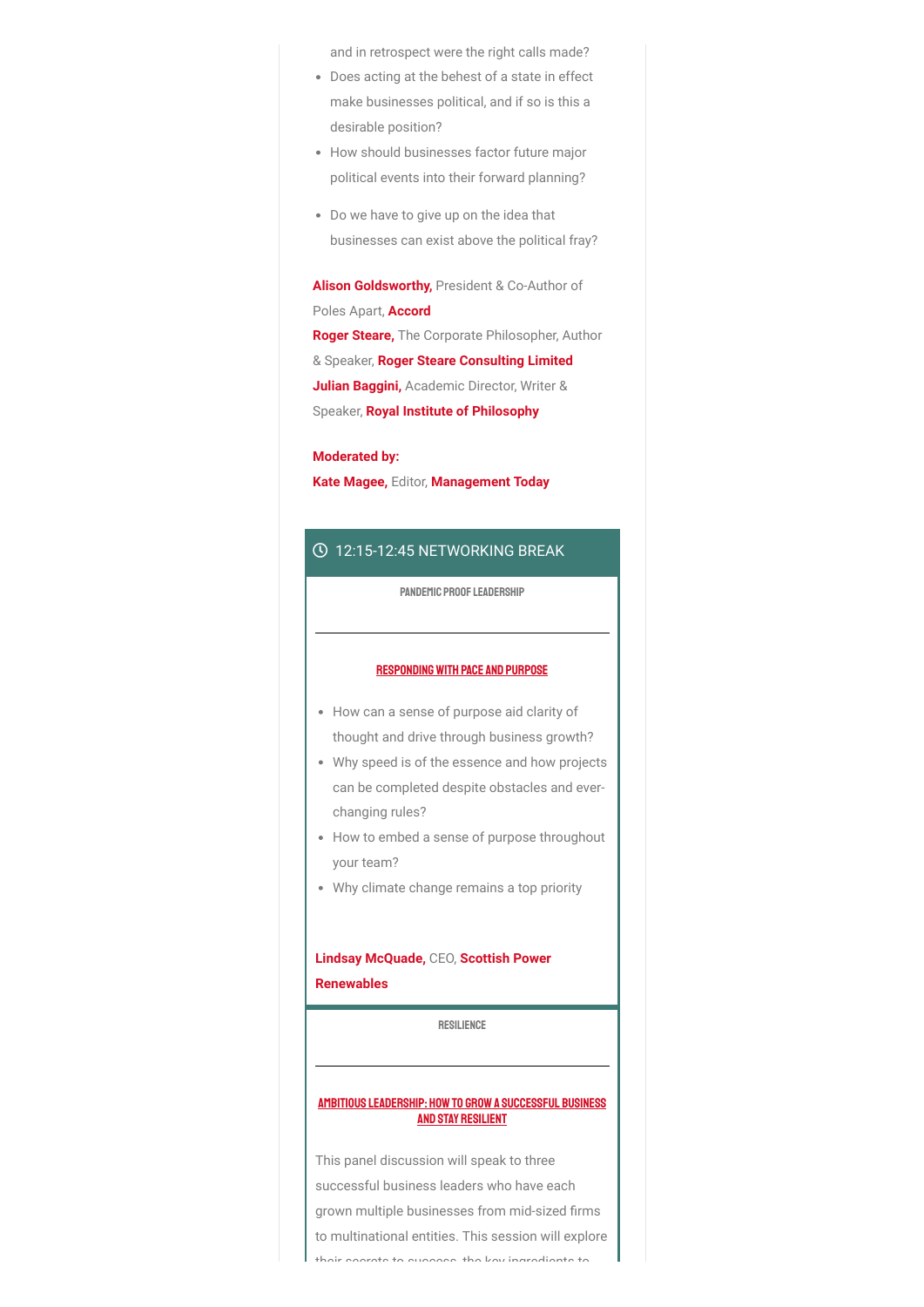their secrets to success, the key ingredients to grow a business and talk about the importance of ambition in today's climate.

The panel will discuss:

- What are your secrets to success when growing a business?
- How do you implement a strategy for scaling up? How do you identify key growth areas?
- How important is ambition in today's economic backdrop?
- How do you embed ambition throughout your organisation?
- How do you work with partners to unlock your potential?
- What's your one key piece of advice for ambitious business owners looking to scale up?

**Tracy Lewis,** Non-Executive Director, Investor and Former CEO, **Eveden**

**Martin McKay,** CEO and founder, **Texthelp**

**Gehan Talwatte,** Non-Executive Chairman, Entrepreneur and former CEO,**Ascend**

**Chaired by: Robert Jeffery,** Editor-in-Chief, Professional Associations Group, **Haymarket Business Media**

 $\odot$ 

12:45

### **MASTER THE MEDIA AND WOW YOUR AUDIENCE**

In the digital age, understanding how to cut through the noise is an essential skill. Guardian business journalist Jon Card provides a media savvy approach for you to succeed

- Ensure your business vision isn't left in the dark
- Make your ideas and innovations 'pop' when you pitch them
- Understand and apply the storytelling techniques of the world's most famous leaders
- Become an effective and quotable interviewee
- Learn how to gain press and publicity for your